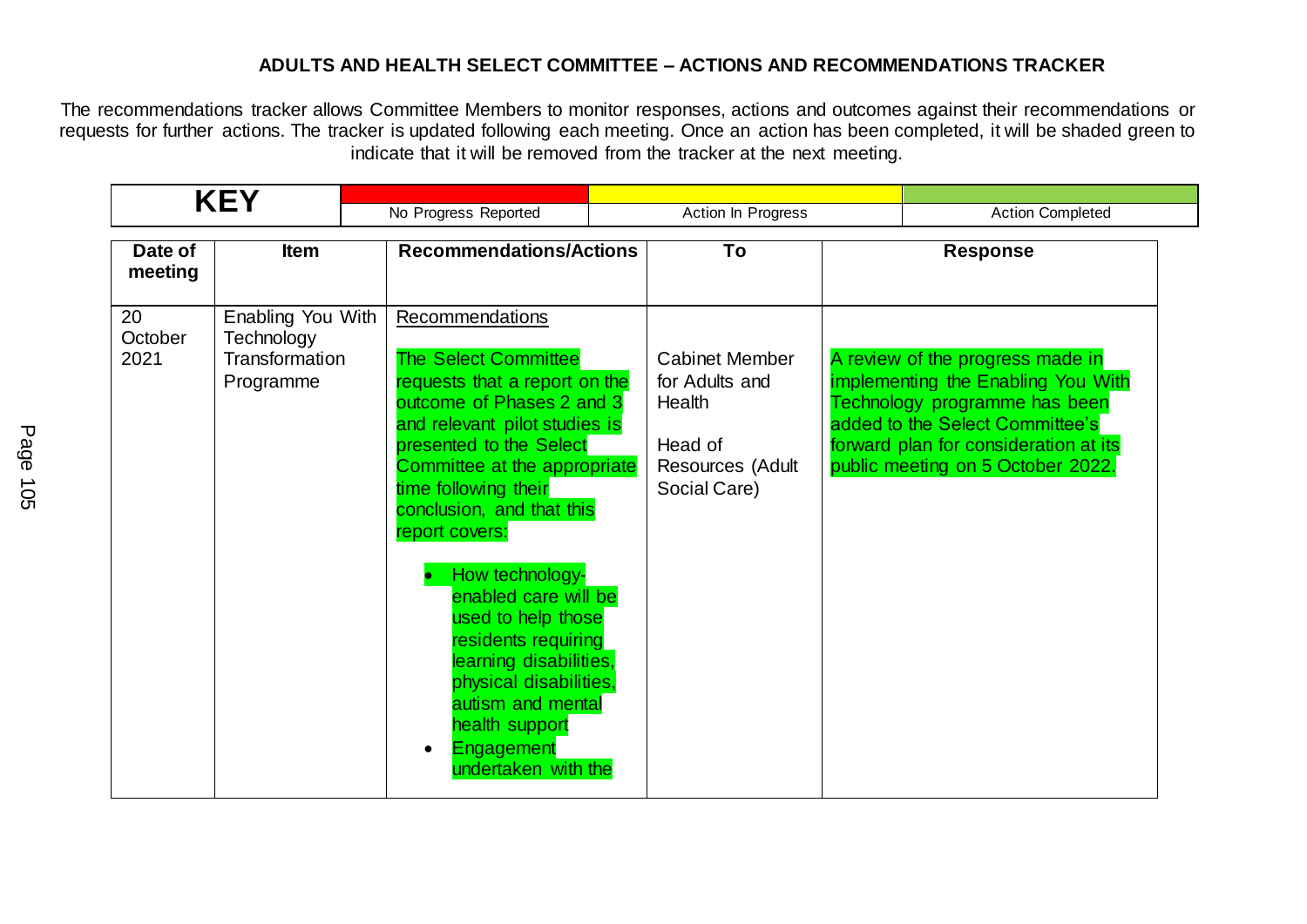|                       |                                                                                      | district and borough<br>councils and progress<br>made in rolling out<br>technology-enabled<br>care across Surrey<br>Actions<br><b>The Cabinet Member for</b><br><b>Adults and Health and</b><br><b>Scrutiny Officer are to</b><br>explore the possibility of<br>organising a site visit for<br><b>Select Committee members</b><br>to see what technology-<br>enabled care looks like in<br>action. | <b>Cabinet Member</b><br>for Adults and<br>Health                                                                                                                            | A site visit is in the process of being<br>organised and dates on which it might<br>take place are being identified. Due to<br>the current Covid-19 situation, this is<br>likely to take place in March 2022. |
|-----------------------|--------------------------------------------------------------------------------------|----------------------------------------------------------------------------------------------------------------------------------------------------------------------------------------------------------------------------------------------------------------------------------------------------------------------------------------------------------------------------------------------------|------------------------------------------------------------------------------------------------------------------------------------------------------------------------------|---------------------------------------------------------------------------------------------------------------------------------------------------------------------------------------------------------------|
| 20<br>October<br>2021 | Covid-19<br>Recovery<br>Programmes and<br>Preparation for<br><b>Winter Pressures</b> | Recommendations:<br><b>The Select Committee</b><br>recommends that Frimley<br>and Surrey Heartlands:<br>1. Work closely with<br><b>Surrey County</b><br><b>Council's Public</b><br><b>Health team to create</b><br>and deliver a<br>communications<br>campaign that<br>highlights to residents<br>the importance in<br>following 'Hands.                                                           | Director of<br>Recovery and<br>Transformation,<br><b>Surrey Heartlands</b><br><b>ICS</b><br><b>Executive Lead for</b><br>Urgent and<br>Emergency Care,<br><b>Frimley CCG</b> | The responses are attached as<br>Annexes 1-6.<br>The implementation of the Select<br>Committee's recommendations will be<br>monitored going forward and regular<br>updates will be provided.                  |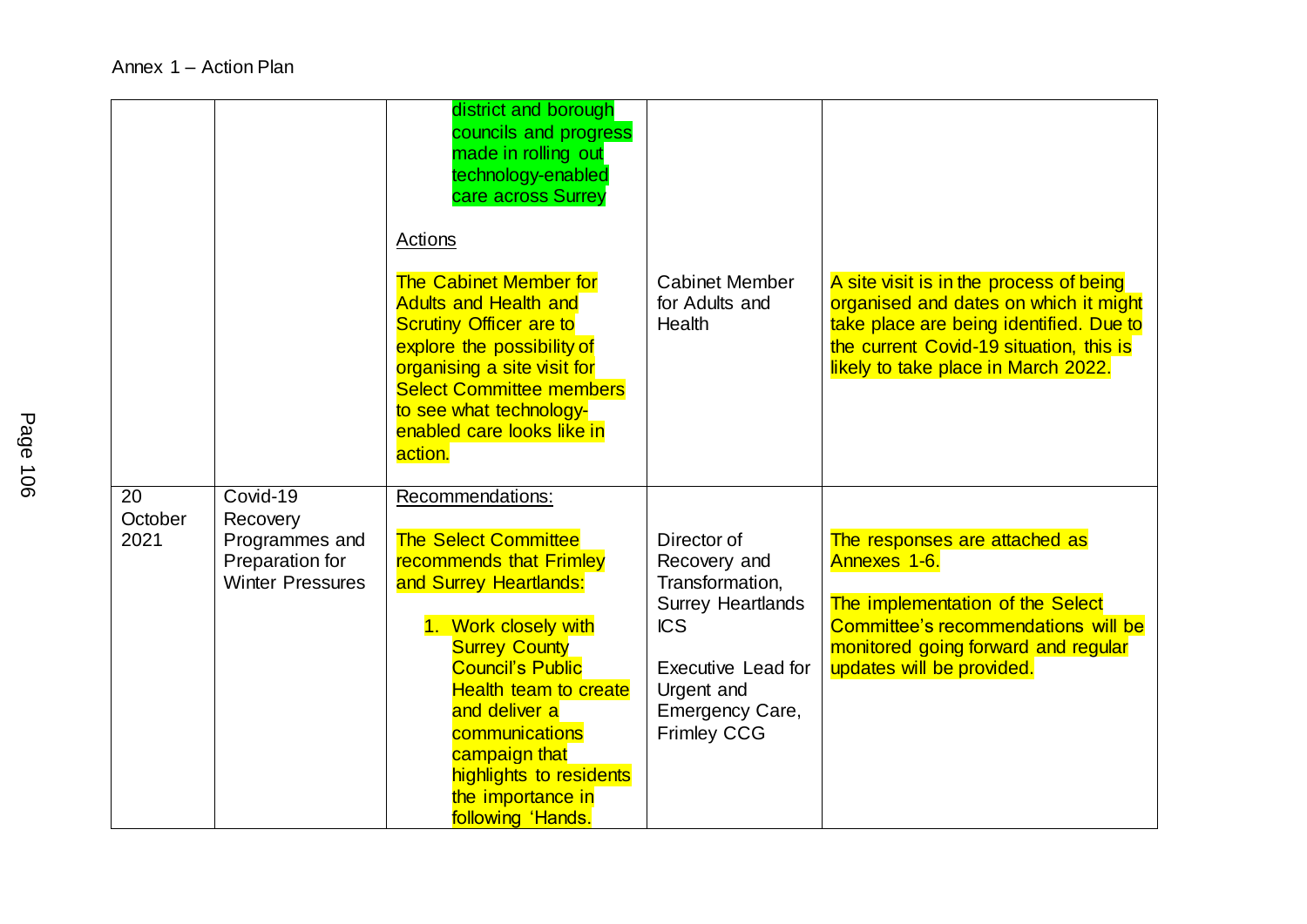|         |                          | Face. Space' and             |                    |                                        |
|---------|--------------------------|------------------------------|--------------------|----------------------------------------|
|         |                          | social distancing to         |                    |                                        |
|         |                          | help reduce the              |                    |                                        |
|         |                          | pressures being put          |                    |                                        |
|         |                          | on hospitals over the        |                    |                                        |
|         |                          | winter months                |                    |                                        |
|         |                          | 2. Work with residents       |                    |                                        |
|         |                          | and Members to co-           |                    |                                        |
|         |                          | design standardised          |                    |                                        |
|         |                          | communications that          |                    |                                        |
|         |                          | hospitals can provide        |                    |                                        |
|         |                          | to the next of kin of        |                    |                                        |
|         |                          | those being                  |                    |                                        |
|         |                          | discharged into care,        |                    |                                        |
|         |                          | and for these to             |                    |                                        |
|         |                          | clearly detail their care    |                    |                                        |
|         |                          | needs and questions          |                    |                                        |
|         |                          | they need to be aware        |                    |                                        |
|         |                          | <u>of</u>                    |                    |                                        |
|         |                          | 3. Explore ways in which     |                    |                                        |
|         |                          | they can highlight to        |                    |                                        |
|         |                          | patients the right           |                    |                                        |
|         |                          | services for their           |                    |                                        |
|         |                          | needs to ensure they         |                    |                                        |
|         |                          | do not attend A&E            |                    |                                        |
|         |                          | when their condition         |                    |                                        |
|         |                          | does not require them        |                    |                                        |
|         |                          | to                           |                    |                                        |
|         |                          |                              |                    |                                        |
| 3 March | <b>Adult Social Care</b> | Actions                      |                    |                                        |
| 2021    | Debt                     |                              |                    |                                        |
|         |                          | <b>The Head of Resources</b> | Head of            | The Head of Resources has been         |
|         |                          | (Adult Social Care) is to    | Resources, Adult   | made aware of this. The update will    |
|         |                          | provide the Select           | <b>Social Care</b> | be provided as part of the report that |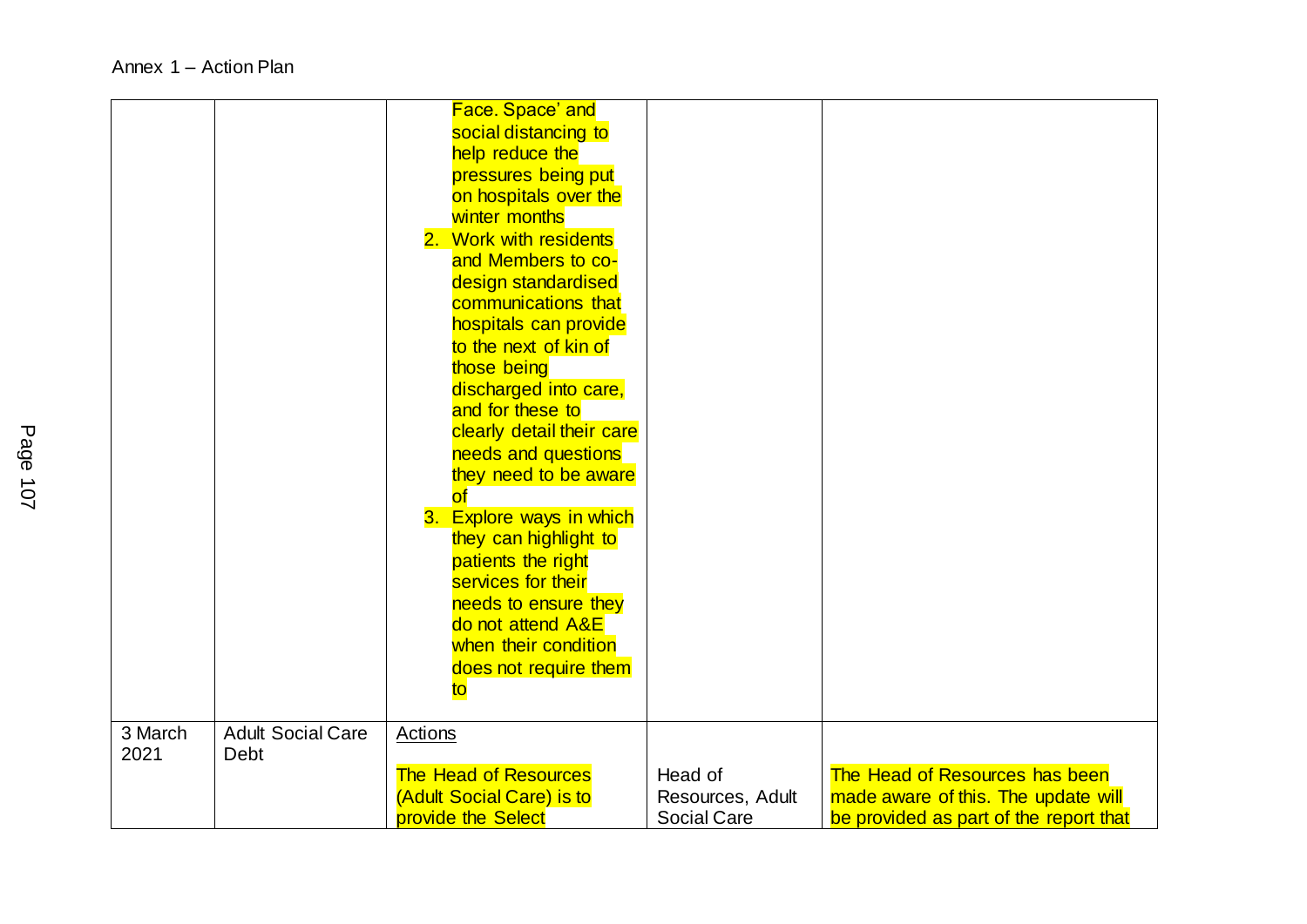|                 |                                                                                                        | Committee with an update on<br>the work being undertaken<br>with Judge and Priestley<br>Solicitors when it has<br>progressed                                                                                                                                                                                               |                                                                                                                                       | comes to the Select Committee on 3<br><b>March 2022.</b>                                                                                                                                                                         |
|-----------------|--------------------------------------------------------------------------------------------------------|----------------------------------------------------------------------------------------------------------------------------------------------------------------------------------------------------------------------------------------------------------------------------------------------------------------------------|---------------------------------------------------------------------------------------------------------------------------------------|----------------------------------------------------------------------------------------------------------------------------------------------------------------------------------------------------------------------------------|
| 3 March<br>2021 | <b>General Practice</b><br>Integrated Mental<br><b>Health Service</b><br>Overview and<br>Service Model | Actions<br><b>The Clinical/Managerial Lead</b><br>(Integrating Primary and<br><b>Mental Health Care) for</b><br><b>Surrey and Borders</b><br>Partnership is to share with<br>the Select Committee the<br>reablement pilot referral rates<br>for BAME residents and<br>people with long-term health<br>conditions           | Clinical/Managerial<br>Lead (Integrating<br>Primary and<br><b>Mental Health</b><br>Care), Surrey and<br><b>Borders</b><br>Partnership | It was agreed that the Select<br>Committee would be updated in<br>summer 2021. The<br>Clinical/Managerial Lead has been<br>contacted for a response.<br><b>The Clinical/Managerial Lead has</b><br>been contacted for an update. |
| 3 March<br>2021 | Covid-19<br>Vaccination<br>Programmes                                                                  | Recommendations<br><b>The Select Committee</b><br>congratulates Surrey<br><b>Heartlands and Frimley</b><br><b>Health and Care on the</b><br>successful rollout of their<br><b>Covid-19 Vaccination</b><br><b>Programmes and</b><br>recommends that they:<br>1. Ensure that the need<br>to continue following<br>government | <b>Surrey Heartlands</b><br>ICS, Frimley<br>Health and Care<br><b>ICS</b>                                                             | <b>Officers at Surrey Heartlands have</b><br>been contacted regarding this.<br>Officers have been contacted for an<br>update.                                                                                                    |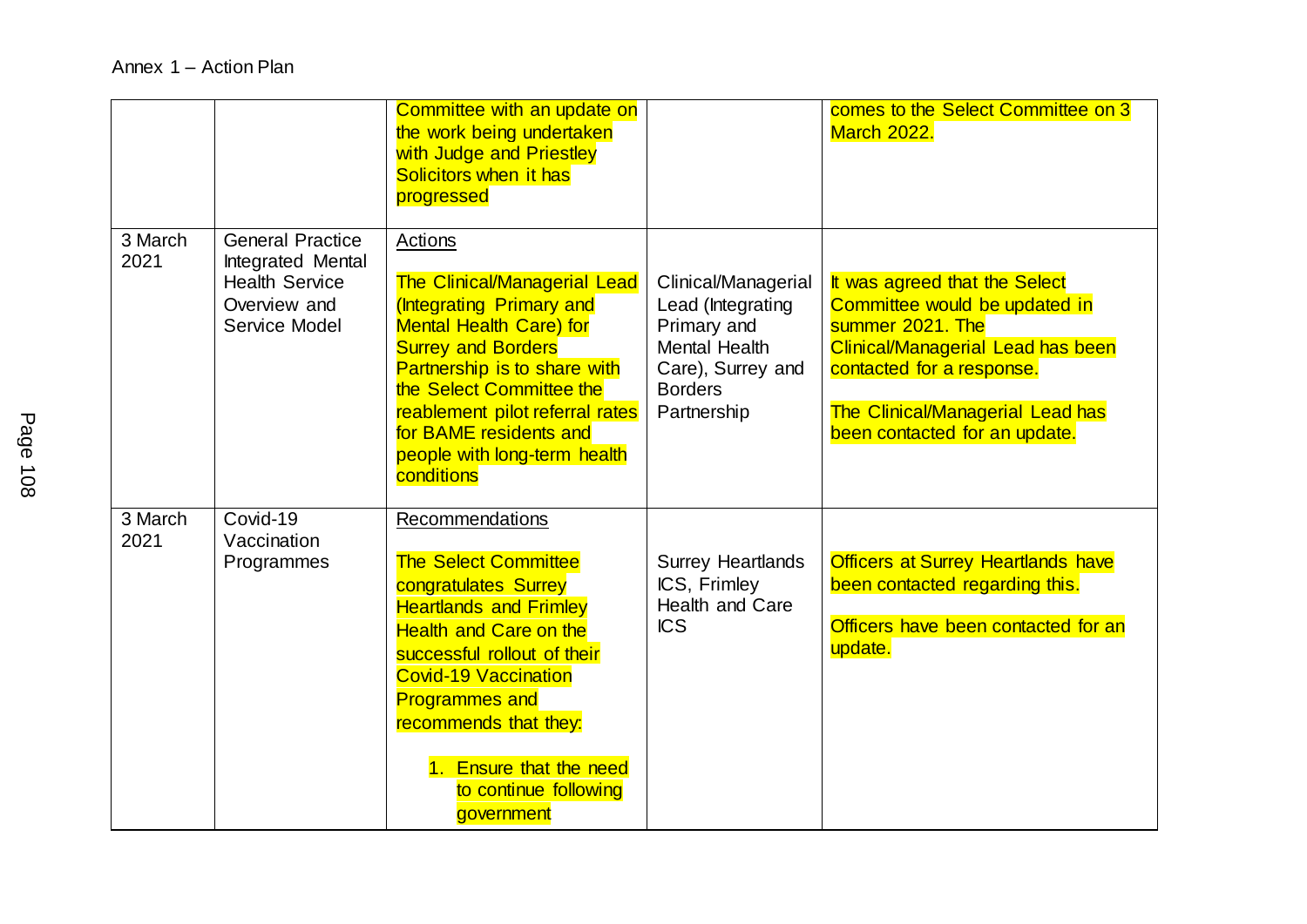|  | guidelines on social    |  |  |
|--|-------------------------|--|--|
|  | distancing and mask     |  |  |
|  | wearing is both         |  |  |
|  | verbally                |  |  |
|  | communicated to all     |  |  |
|  | residents at their      |  |  |
|  | vaccination             |  |  |
|  | appointments and        |  |  |
|  | included in a           |  |  |
|  | prominent position in   |  |  |
|  | all leaflets            |  |  |
|  | 2. Expand their         |  |  |
|  | communications          |  |  |
|  | messaging to as wide    |  |  |
|  | a variety of social     |  |  |
|  | media websites and      |  |  |
|  | applications as         |  |  |
|  | possible to help tackle |  |  |
|  | vaccine                 |  |  |
|  | disinformation          |  |  |
|  | 3. Ensure that those    |  |  |
|  | residents without       |  |  |
|  | access to mobile        |  |  |
|  | phones and/or the       |  |  |
|  | internet receive all    |  |  |
|  | required vaccination    |  |  |
|  | information in a timely |  |  |
|  | manner, and that        |  |  |
|  | steps are taken to      |  |  |
|  | identify and support    |  |  |
|  | those who are           |  |  |
|  |                         |  |  |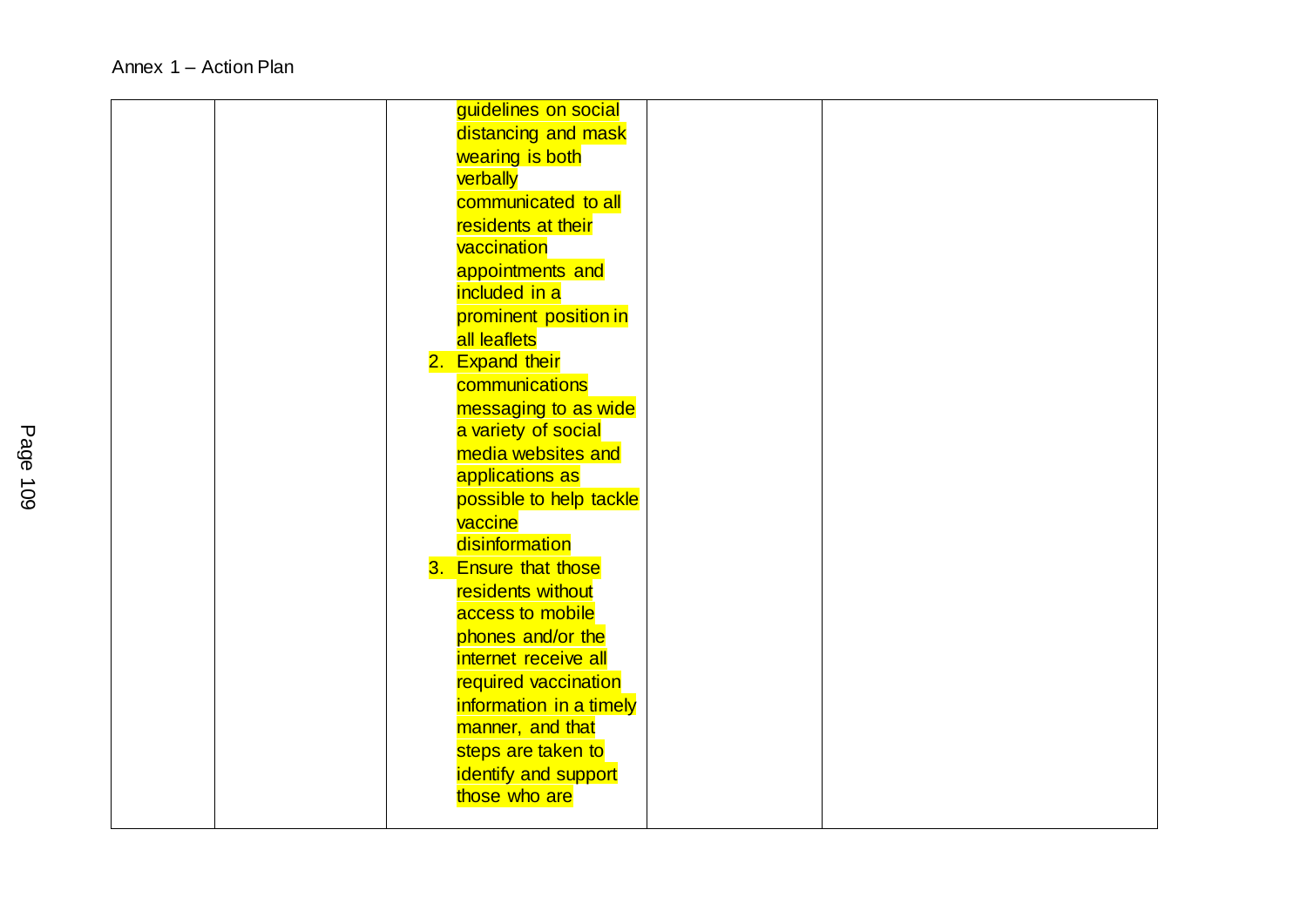| digitally excluded as<br>quickly as possible<br>Actions<br>The Director of Public<br>Health is to share with<br>the Select Committee<br>a link to intelligence<br>on vaccine hesitancy<br>data that is in the<br>public domain | <b>Director of Public</b><br>Health | Link to the weekly COVID<br>intelligence report which<br>includes information about<br>vaccination uptake. Please<br>note this is updated weekly:<br><b>Weekly coronavirus full</b><br>summary report - Surrey<br><b>County Council</b>                                                                                                                                                                    |
|--------------------------------------------------------------------------------------------------------------------------------------------------------------------------------------------------------------------------------|-------------------------------------|------------------------------------------------------------------------------------------------------------------------------------------------------------------------------------------------------------------------------------------------------------------------------------------------------------------------------------------------------------------------------------------------------------|
| The Director of Public<br>Health is to share with<br>the Select Committee<br>the initial findings of<br>the Equalities,<br><b>Engagement and</b><br><b>Inclusion Working</b><br>Group                                          | Director of Public<br>Health        | surreycc.gov.uk<br>Please see pages 57 onwards<br>for the vaccination section.<br>Please note page numbers<br>vary from week to week.<br>Link to the Equalities Impact<br>2<br><b>Assessment (EIA) for</b><br>vaccinations: Covid19<br><b>Vaccination Programme Phase</b><br>3 EIA Surrey CC Sept 21 Ac<br>(The EIA represents the plan<br>for the Equalities, Engagement<br>and Inclusion Working Group.) |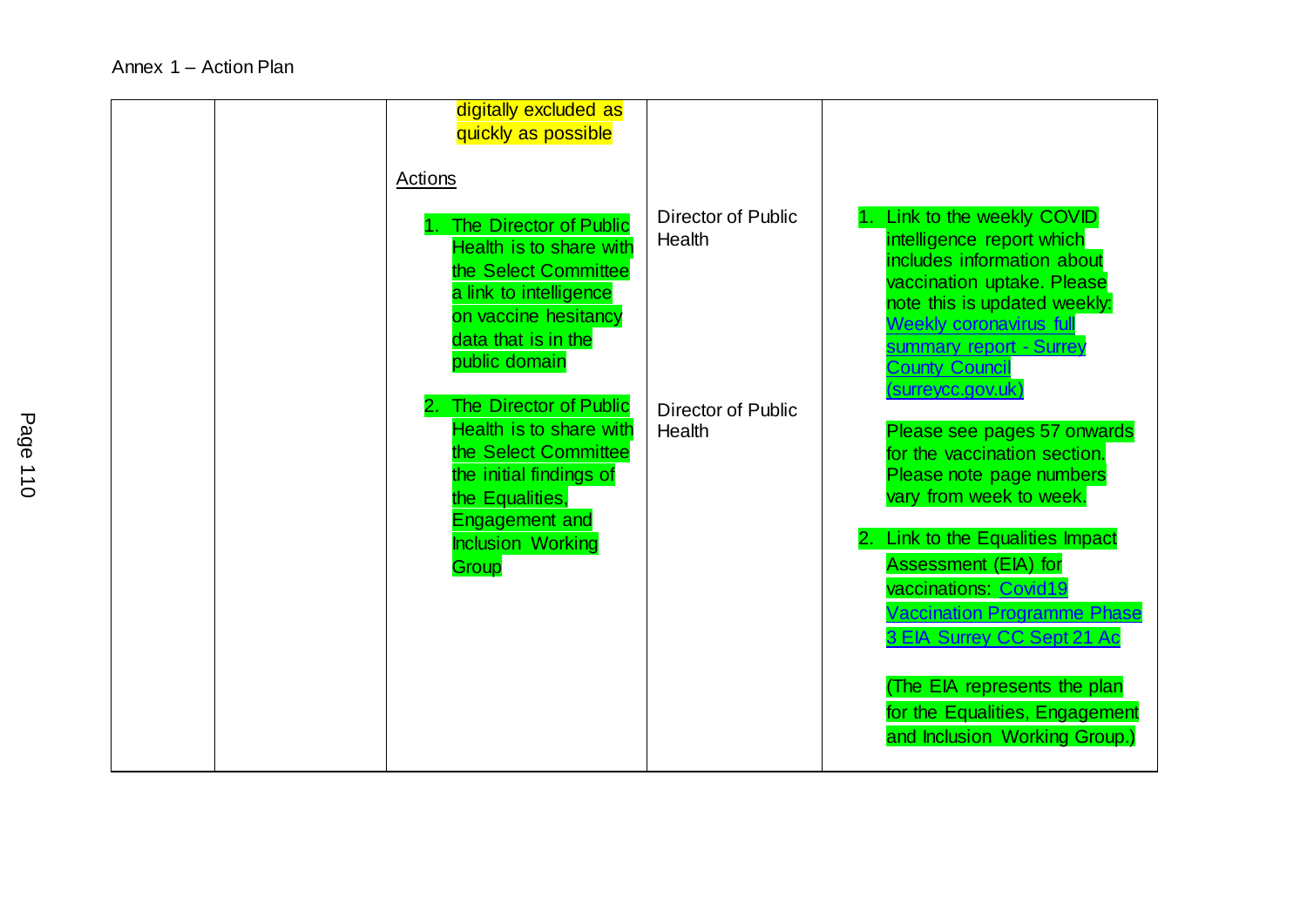## Annex 1 – Action Plan

| $\overline{19}$ | <b>Adult Social Care</b> | Recommendations                    |                          |                                          |
|-----------------|--------------------------|------------------------------------|--------------------------|------------------------------------------|
| January         | Transformation           |                                    |                          |                                          |
| 2021            | Update                   | <b>The Select Committee</b>        | Deputy Director,         | <b>The Deputy Director has been made</b> |
|                 |                          | requests that Members of the       | <b>Adult Social Care</b> | aware of this and will pass on more      |
|                 |                          | <b>Select Committee attend and</b> |                          | details once these are available.        |
|                 |                          | observe staff motivational         |                          | Members may receive a recording or       |
|                 |                          | interview training                 |                          | other materials from the training        |
|                 |                          |                                    |                          | sessions rather than actually            |
|                 |                          |                                    |                          | attending, as this may be more           |
|                 |                          |                                    |                          | appropriate with regards to staff        |
|                 |                          |                                    |                          | attending the training.                  |
|                 |                          |                                    |                          |                                          |
|                 |                          |                                    |                          |                                          |
|                 |                          | Actions                            |                          |                                          |
|                 |                          | 1. Democratic Services             | Scrutiny Officer,        | 1. Information on the Care               |
|                 |                          | officers to liaise with            | Democratic               | <b>Pathway programme of work</b>         |
|                 |                          | the Cabinet Member                 | Services Assistant,      | will be included in the next             |
|                 |                          |                                    | <b>Cabinet Member</b>    |                                          |
|                 |                          | for Adults and Health              | for Adults and           | <b>Adult Social Care</b>                 |
|                 |                          | about organising a                 | Health                   | <b>Transformation Programmes</b>         |
|                 |                          | briefing session on the            |                          | <b>Review report.</b>                    |
|                 |                          | <b>Care Pathway</b>                |                          |                                          |
|                 |                          | programme of work                  |                          |                                          |
|                 |                          |                                    |                          |                                          |
|                 |                          | <b>Chief Executive of</b><br>2.    | Chief Executive,         | A copy of the report has been<br>2.      |
|                 |                          | <b>Healthwatch Surrey is</b>       | Healthwatch              | circulated to the Select                 |
|                 |                          | to provide the Select              | <b>Surrey</b>            | Committee and can be found               |
|                 |                          | <b>Committee with more</b>         |                          |                                          |
|                 |                          | information on the                 |                          | online at the following link:            |
|                 |                          | work being done with               |                          | Carers-Discharge-2021-NV-                |
|                 |                          | <b>Action for Carers and</b>       |                          | F.pdf (healthwatchsurrey.co.uk)          |
|                 |                          | <b>Adult Social Care on</b>        |                          |                                          |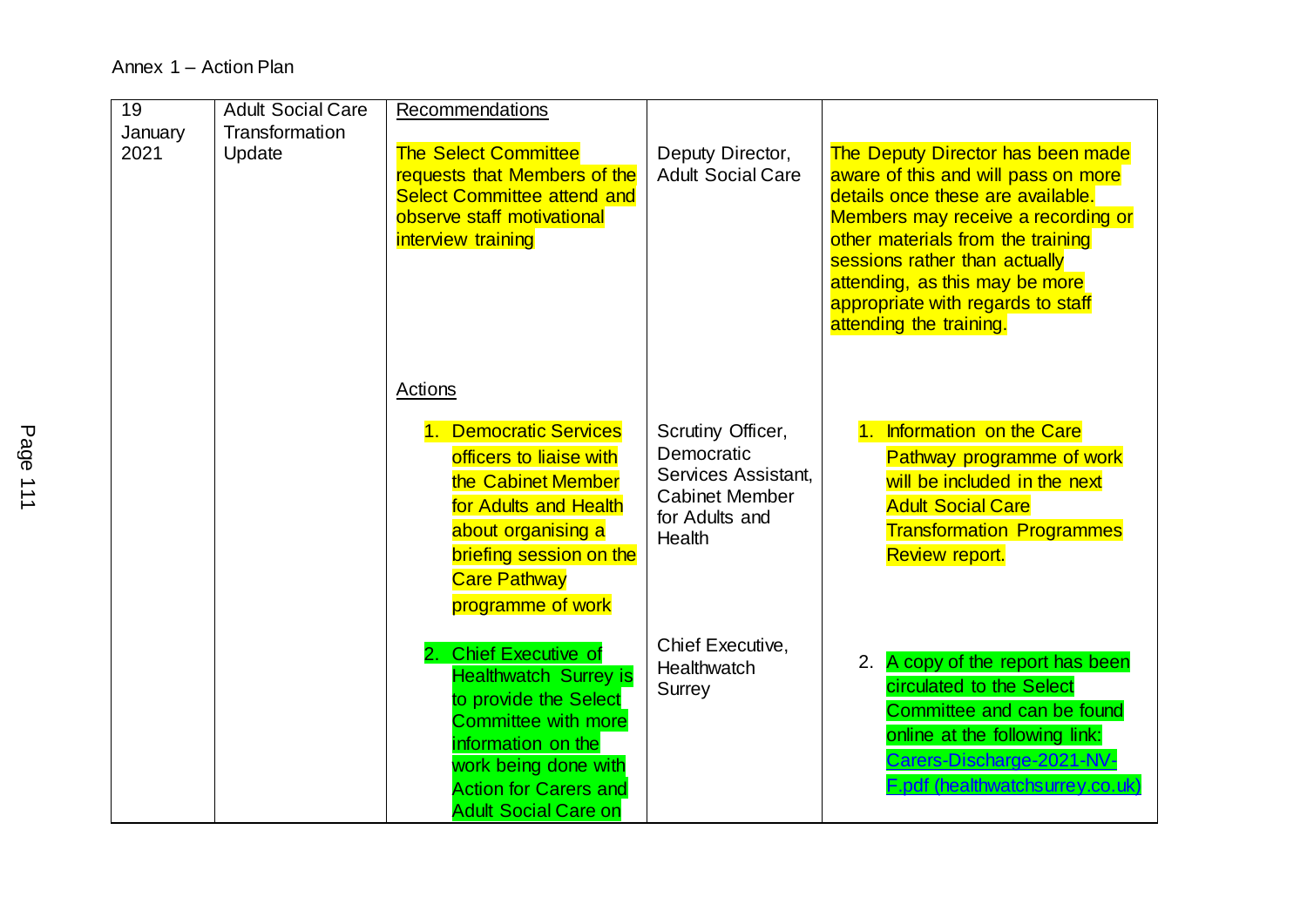|                       |                                                                             | how discharges from<br>hospital have been<br>experienced by carers                                                                                                                                         |                                                              |                                                                                                                                                                                             |
|-----------------------|-----------------------------------------------------------------------------|------------------------------------------------------------------------------------------------------------------------------------------------------------------------------------------------------------|--------------------------------------------------------------|---------------------------------------------------------------------------------------------------------------------------------------------------------------------------------------------|
| 17<br>December        | Scrutiny of<br>2021/22 Draft                                                | Actions                                                                                                                                                                                                    |                                                              |                                                                                                                                                                                             |
| 2020                  | <b>Budget and</b><br>Medium-Term<br><b>Financial Strategy</b><br>to 2025/26 | <b>Democratic Services officers</b><br>to look into the possibility of<br>organising for Members to<br><b>visit Learning Disabilities and</b><br><b>Autism services (whether</b><br>remotely or in person) | Scrutiny Officer,<br>Democratic<br><b>Services Assistant</b> | The Cabinet Member for Adults and<br>Health has been contacted about this,<br>and in-person visits will be scheduled<br>for a suitable time due to the effects of<br>the Covid-19 pandemic. |
| 15<br>October<br>2020 | Update on ASC<br>Mental Health<br>Transformation<br>Programme               | Actions<br><b>The Assistant Director of</b><br><b>Mental Health to share</b><br>suitable pre-prepared text<br>and JPEG images with the<br><b>Select Committee for sharing</b><br>on social media.          | <b>Assistant Director</b><br>of Mental Health,<br><b>ASC</b> | <b>The Assistant Director has been</b><br>contacted regarding this.                                                                                                                         |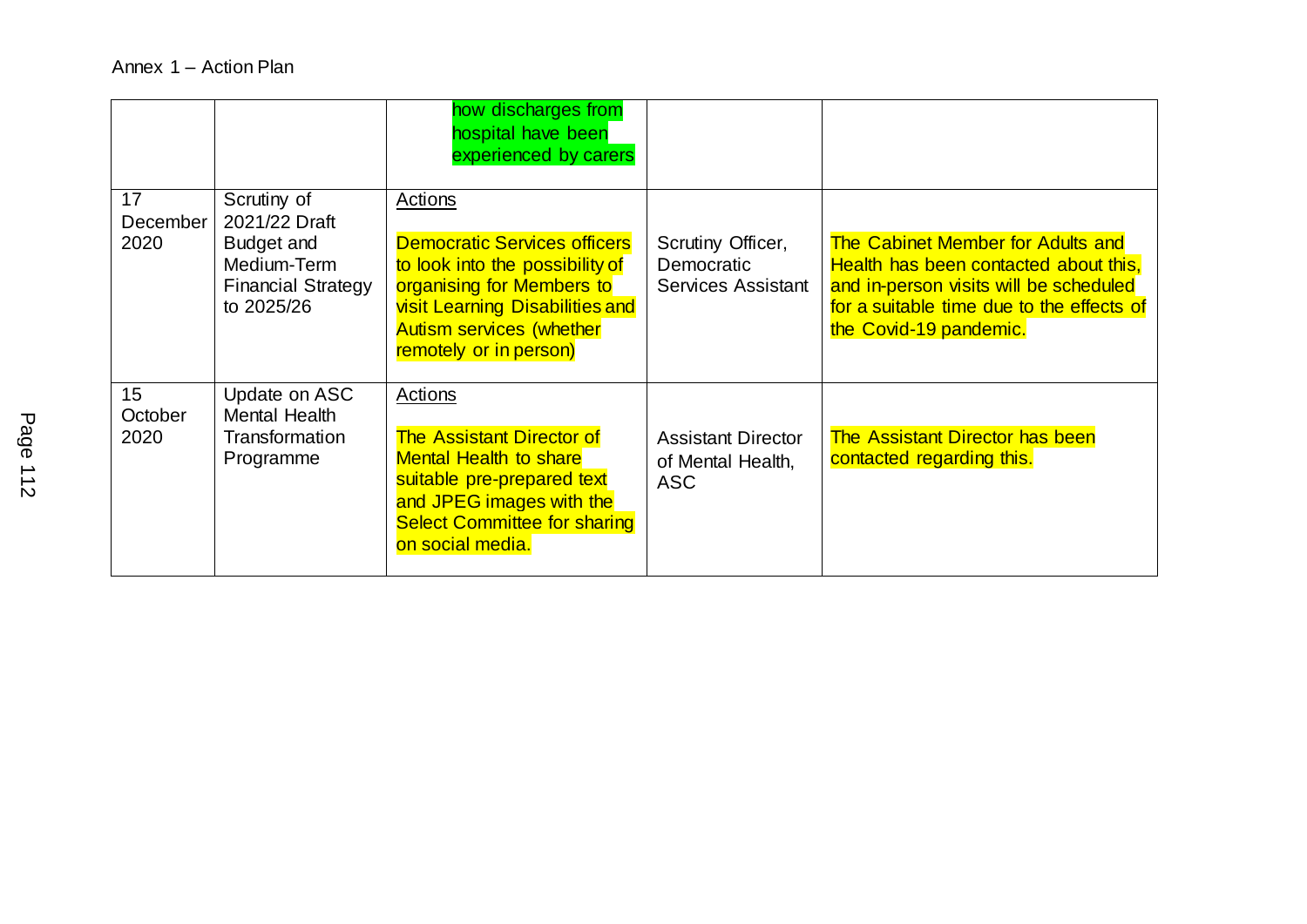| Recommendation                                                                                                                                                                                                                                                                                                                  | Leads                                                                                           | Senior<br>Responsible<br>Officer/s           | Requirements                                                                                                                                                                                           | Embedded<br>Supporting<br>Evidence                                                                                                                                                       |
|---------------------------------------------------------------------------------------------------------------------------------------------------------------------------------------------------------------------------------------------------------------------------------------------------------------------------------|-------------------------------------------------------------------------------------------------|----------------------------------------------|--------------------------------------------------------------------------------------------------------------------------------------------------------------------------------------------------------|------------------------------------------------------------------------------------------------------------------------------------------------------------------------------------------|
| Work closely with Surrey<br>4.<br>County Council's Public<br>Health team to create and<br>deliver a communications<br>campaign that highlights to<br>residents the importance in<br>following 'Hands. Face.<br>Space' and social distancing<br>to help reduce the pressures<br>being put on hospitals over<br>the winter months | Andrea<br>$\bullet$<br>Newman<br>Abi Pope<br>Giselle<br>Rothwell<br>Sharon<br>$\bullet$<br>Ward | Ruth Hutchinson                              | To review the current<br>Communication Plan/s and process<br>plus augment if required. For the<br>Supporting Evidence describe<br>current communication plan/s and<br>process plus any enhancement     | $W =$<br>Recommendation 1<br>Up-date.docx<br>(Annex 2)<br>⅄<br>PDF<br>Recommendation 1<br>Evidence A4 - Winter<br>(Annex 3)<br>PL<br>Recommendation 1<br>Evidence HWBB comr<br>(Annex 4) |
| Work with residents and<br>5.<br>Members to co-design<br>standardised<br>communications that<br>hospitals can provide to<br>the next of kin of those<br>being discharged into<br>care, and for these to<br>clearly detail their care<br>needs and questions they<br>need to be aware of                                         | Giselle<br>$\bullet$<br>Rothwell<br>Sharon<br>Ward                                              | Dr Charlotte Caniff<br><b>Kate Scribbins</b> | To create a 'task and finish group' to<br>co-design with carers and patient<br>representatives<br>communication/checklist/clarification<br>questions on discharge and transfer<br>into the carers care | W<br>Final Adults and<br><b>Health Select Commit</b><br>(Annex 5)                                                                                                                        |